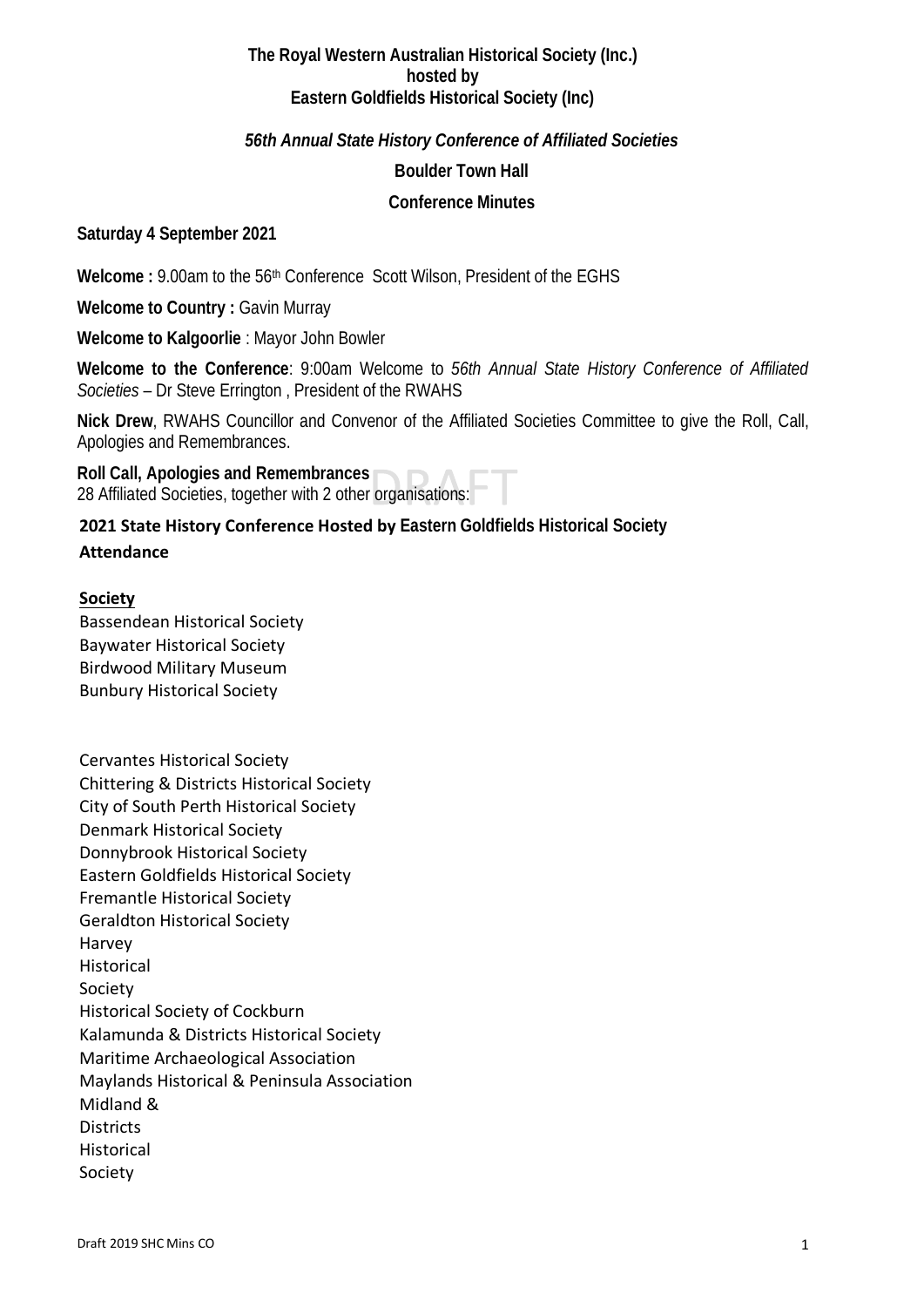Mundaring & Hills Historical Society Murray Districts Historical Society Narembeen Historical Society Northam & Districts Historical Society Rockingham District Historical Society Royal Western Australian Historical Society Serpentine Historical Society Swan Guildford Historical Society WA Police Historical Society Wanneroo& Districs Historical Society York Society

**Other Organisations** Motoring Past Vintage Publishing

# **DRAFT**

#### WA Multicultural Association

#### **Apologies**

Bridgetown Historical Society Manjimup Historical Society Melville Historical Society

#### **Remembrances**

Mr Drew asked those present to share a moment of silence in respect for the following members of The Royal Western Australian Historical Society and Affiliated Societies who passed away in the last 2 year

#### **In our thoughts**

**Albany**

Susan Baker

Bonnie Hicks

Elizabeth Lane

Greta Kuchling

Gwen Norman LM

Ray Shorrocks LM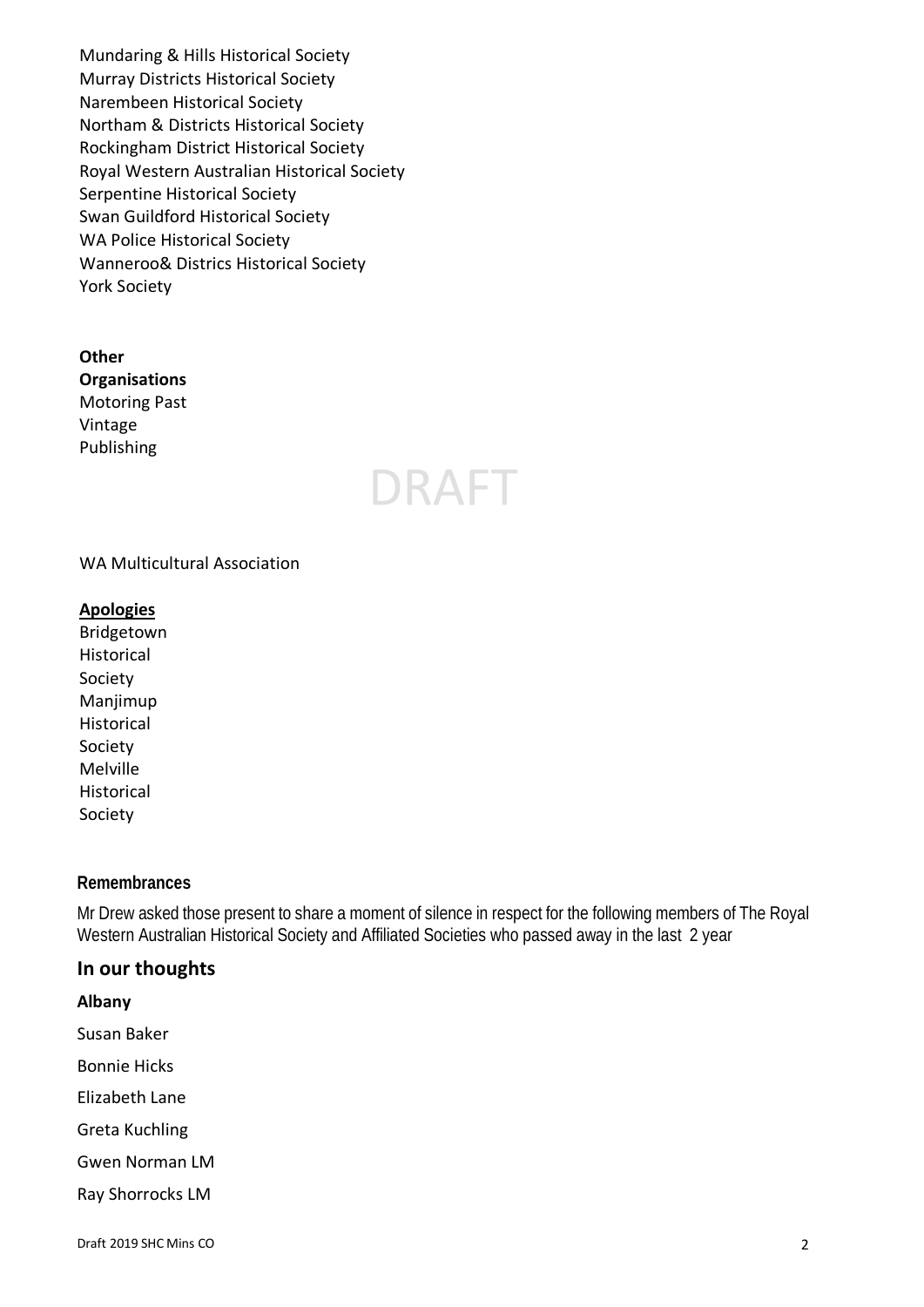Joyce Thomas **Broome** Naida Darcy **Eastern Goldfields** John Butcher Lesley Walsh **Fremantle** Ron Davidson Elaine Ives, Life Member **Katanning** Ainslie Evans Athol Harri s **Kalamunda & Districts Historical Society** Gretchen Forrest DRAFT Evelyn Kitney Geraldine Smailes **Mundaring & Hills Historical Society** Gerard van Didden Michael Kyd Olga Wignal **Murray Districts Historical Society** Lance Woodhead Ross Walmsley **RWAHS** Nelly May Beech Barbara Cann Ann Carr Graham Cumpston Evangelia (Leah) McVeigh Greta Kuchling David Hough Alison Gregg Walter King Joyce Young Trisha Kotai Ewers Bill James Helen Muir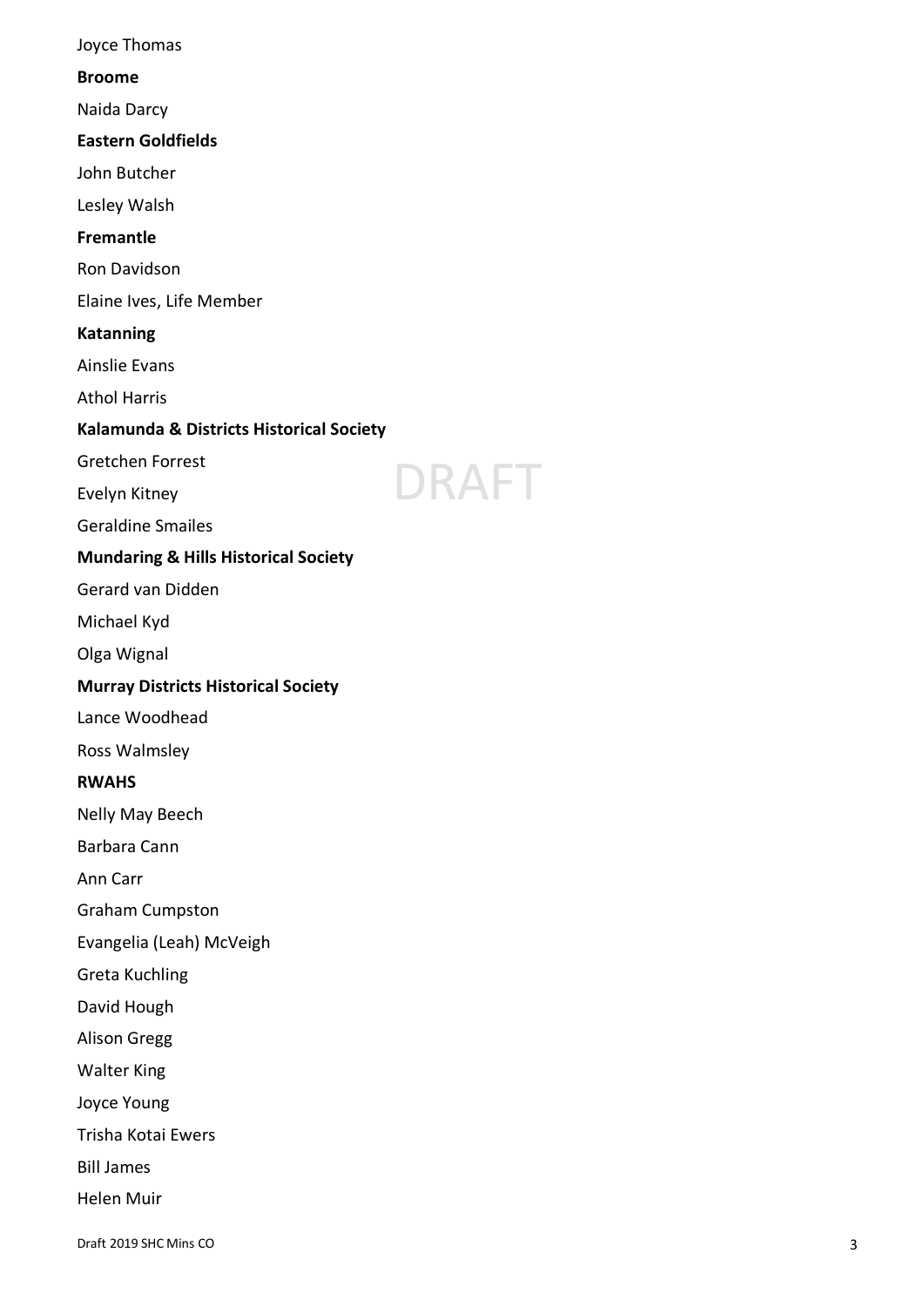Christopher Fyfe,Fellow **South Perth** Mr G.Dwer Cec Florey Anne Maloney Sheila Palmer **Toodyay** Dawn Metcalfe **WA Police Historical Society** Brian Bull, AO Rene Crocker



**Mr Nick Drew -** Convenor of Affiliates Societies Committee and RWAHS Councillor. Call for nominations for Affiliated Societies Committee for 2021/22

# **Session 1 Chaired by RWAHS President Dr Steve Errington**

9.30am: Scott Wilson – President & Life Member EGHS – Kanowna, Australia's Largest Ghost Town

10.00am: Tim Moore, Heritage Services City of Kalgoorlie Boulder- History of Boulder Town Hall and the Goatcher Curtin

10.30am : Sabina Shugg, Managing Director Curtin University Scholl of Mines, Kalgoorlie, Womrn in Mining – Her **Story** 

**Morning Tea: 11.00 – 11.30am**

# **Session 2 Chaired by EGHS President Scott Wilson**

11.30am: Dr Norma Latchford – Relationship of Mining and the Arts in Kalgoorlie-Boulder

12pm: Phil Bianchi – Woodlines around Kalgoorlie

12.30pm – Claire Weir – Digitsing photographic collections and metadate

**Lunch: 1.00 – 2.00pm**

# **Session 3 Chaired by Dr Steve Errington– Annual Meeting, Reports, Awards and Open Forum**

Draft 2019 SHC Mins CO 4 2.00pm – Robert Nicholson invited Lennie McCall, AM, Chairperson of Council, RWAHS to deliver her report. Lennie acknowledged Jeff Giles CEO City of South Perth and Lynn O'Hara President of City of South Perth and commented on the warm welcome received by all at the *Welcome Reception* on Friday. Appreciation and thanks were extended to Nick Drew for overseeing the applications from State History Conference delegates living outside the metropolitan area for travel expenses that were paid for from the 2<sup>nd</sup> instalment of a three year Lotterywest grant. Lennie then drew attention to the Honour Board and the fact that since its creation in 1964 this was Cervantes first time on the board. Lennie invited conference attendees to view the board before departing the meeting. The chair then proceeded to expand on some remarkable statistics ie that in 2017-2018 the Society recorded 14 102 hours which when multiplied by the Volunteering WA Rate of \$41.72 per hour equals more than \$500 000. Conference attendees were encouraged to acknowledge volunteer hours on all grant project applications. The importance of communication with Affiliated Societies was highlighted and appreciation for the Society's website, monthly newsleter *History West* (Editor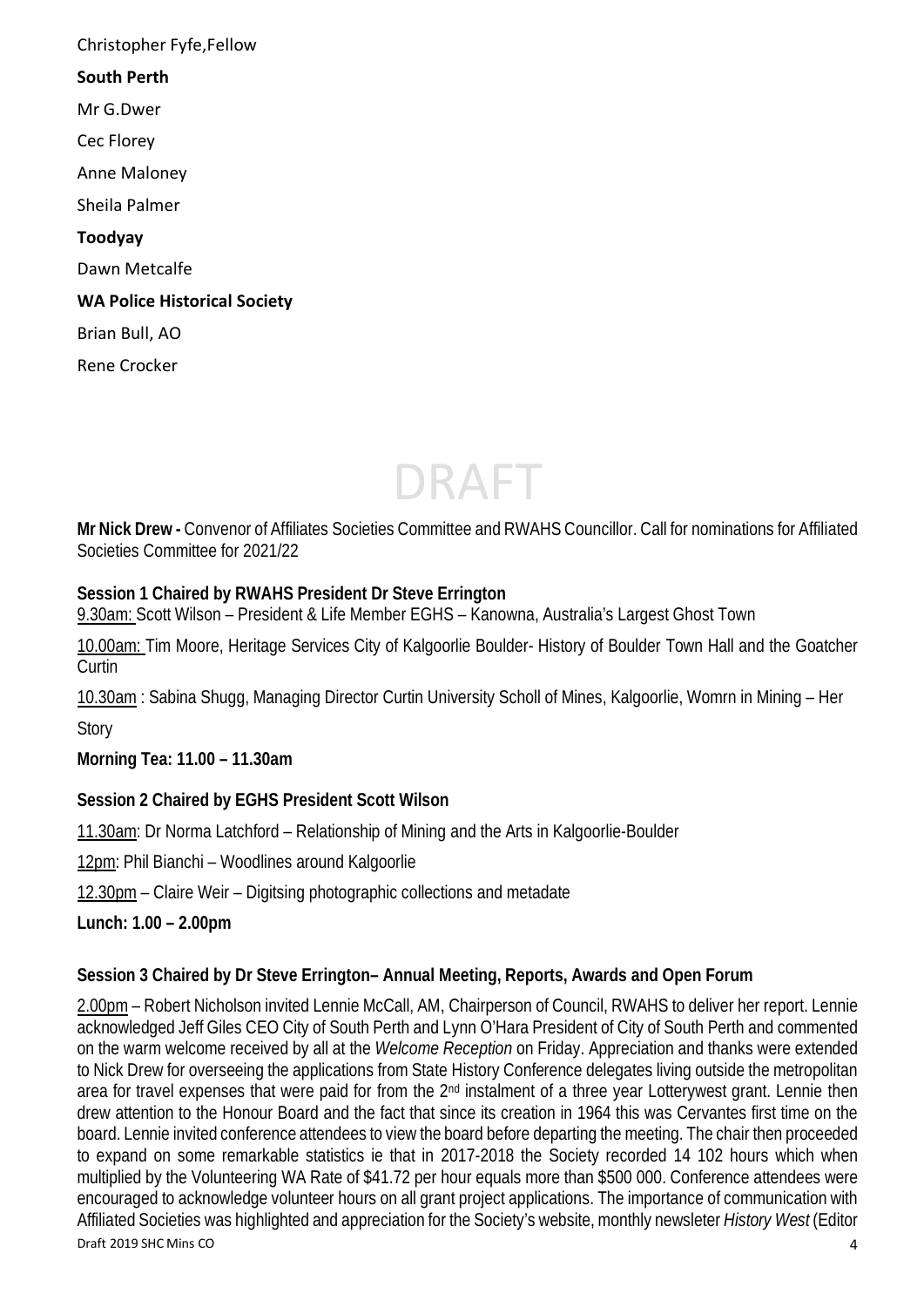Lenore Layman), *Early Days* issue number 102 Editied (Editor Ian Berryman) and Affiliate Mail-outs were praised. The chair expanded on the Society's exhibitions, community talks, tours and events and History in the City talks which have contributed to raising our profile in the community and attracting new members. Lennie reported the Secondhand book sale achieved the best ever financial result of \$25 000 and thanked Convenors Pamela Statham-Drew and Nick Drew. Lennie concluded by thanking the delegates for their support and confirmed that Sally Anne Hasluck would provide an update on History West Community Centre proposal.

2:20pm – Sally Anne Hasluck advised that a grant from Lotterwest for professional consultancy fees for a Feasibility and Business Plan Study report had been received by Council. The Report presents options for development and various recommendations. These are presently being worked through by the Planning Committee and they will make recommendations to Council. A fundraising target of 8 million was confirmed for the new History West Community Centre. Sally Anne concluded by extending thanks to Peter Farr and to all delegates for their interest and support.

2:26pm Robert Nicholson called for the ratification of the minutes from 8 September 2018 Conference at Cervantes **Moved** that the minutes be accepted:

Pamela Statham-Drew (RWAHS)Seconded: Roger Tomlins (Maylands)

2:30 Robert Nicholson called for Helen Henderson to give a report on Federation of Australian Historical Societies

Helen Henderson: Thanked The City of South Perth Historical Society for hosting of the 55<sup>th</sup> Annual State History Conference of Affiliated Societies. Reported The Federation of Australian Historical Societies new website offered practical *how to* tips for Affiliated Societies and grant application support. Conference delegates were encouraged to support the "Be Connected" partnership. As a Network Partner, the FAHS can assist local historical societies in acquiring grant funding for digital initiatives. One-off grants are awarded to societies who join this project. All societies who join before December 2019 will be able to apply for a \$2,000 grant.

2:35 2019 Merit Award: - Robert Nicholson invited Nick Drew on stage to present the 2019 Merit Award.

This year the winner was Kalamunda and Districts Historical Society the award was accepted by their President, Jenny Lewis. Jenny advised she was delighted to accept the award on behalf of their 180 members / 70 active volunteers.

2:40 2020 State History Conference: Robert Nicholson introduced Ashleigh Murch President from Denmark Historical Society and Malcolm Traill to promote the 2020 State History Conference. Ashleigh and Malcolm delivered a Power-point presentation entitled *10 Good Reasons to come to Denmark.* The conference will be held Friday 11 to Sunday 13 September 2020.

2021 State History Conference: Eastern Goldfields Historical Society will host the conference in that year.

2022 State History Conference: Mary Algar President Bridgetown Historical Society indicated that her Society would like to put in a bid for the 2020 conference. There were no other nominees for this year.

2019 /2020 Election Results for the Affiliated Societies Committee Robert Nicholson called for Nick Drew to give a report. Nick Drew advised the following candidates had been nominated for position of Affiliated Societies' Committee Member:

| <b>Bindoon Historical Society</b>               |
|-------------------------------------------------|
| <b>Brookton Historical Society</b>              |
| The City of South Perth                         |
| Denmark Historical Society                      |
| <b>Denmark Historical Society</b>               |
| Maylands Historical and Penninsula Association  |
| Mundaring and Hills Historical Society          |
| The Royal Western Australian Historical Society |
|                                                 |

Draft 2019 SHC Mins CO 5